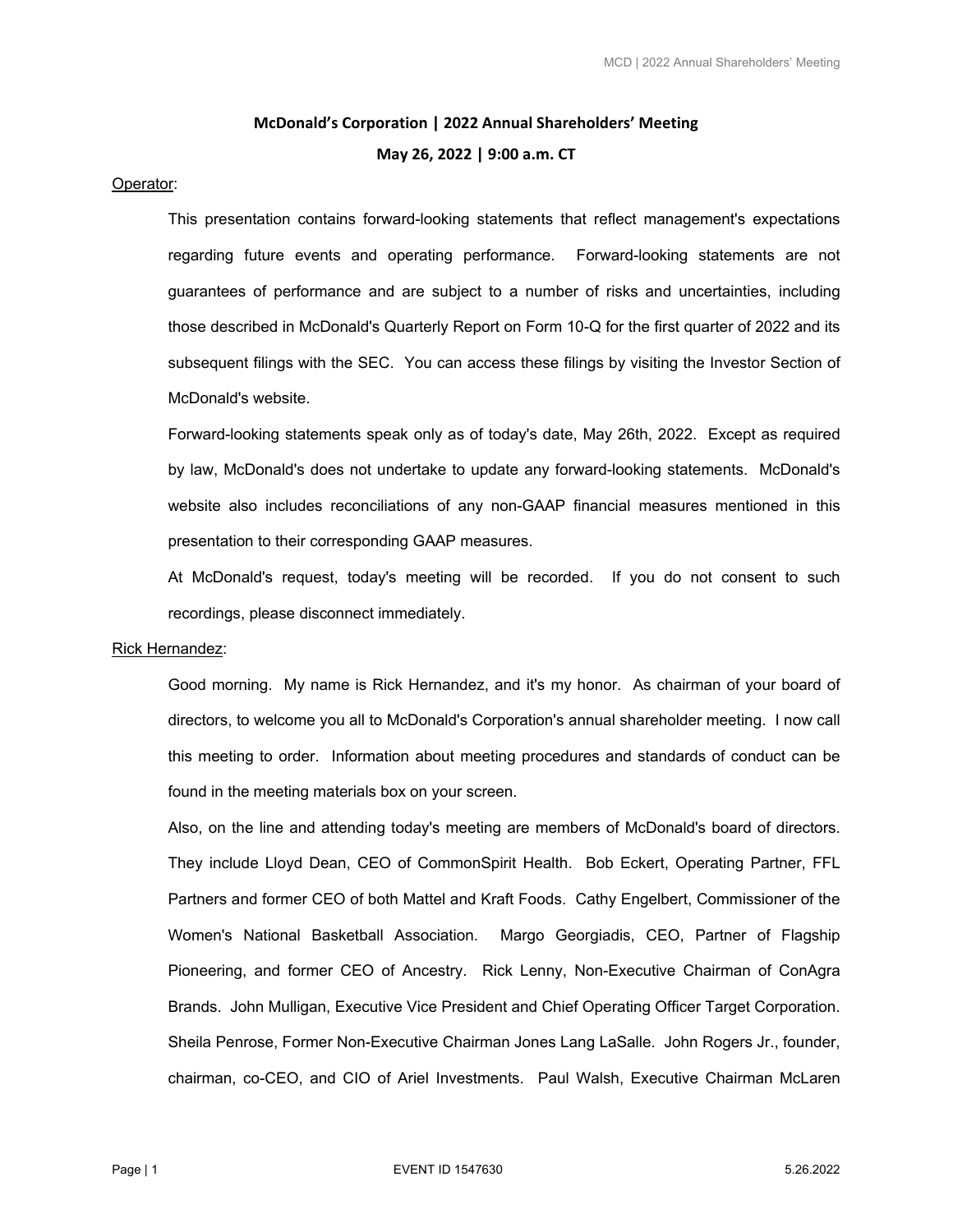Group. And Miles White, Former Executive Chairman Abbott Laboratories. Our Chairman Emeritus Andy McKenna. Our President and Chief Executive Officer, Chris Kempczinski. And our General Counsel and Corporate Secretary, Desiree Ralls-Morrison.

I will, first, provide a few comments before we turn to the formal business of today's meeting and then hear from Chris. Amidst the backdrop of a challenging 2021, last year was the start of a new chapter for McDonald's Corporation. It was the first time we entered a year guided by our newly evolved growth strategy accelerating the arches, placing even greater focus on our marketing, core menu, delivery, digital, and drive thru offerings.

Our 2021 progress is proof that we launched this strategy at the right time. For the full year, McDonald's achieved revenues of \$23 billion and systemwide sales of \$112 billion. Importantly, the integration of McDonald's values, purpose, and mission within our growth strategy has given the entire McDonald's community a deeper understanding of our role in the world and provides ongoing guidance as we continually navigate uncertainty and opportunity in equal measure.

Our shareholders can be confident that McDonald's has the right leadership, the right resources, and the strategic vision to ride this momentum and drive the business forward. The strength of the McDonald's system remains our biggest competitive advantage. And at the end of the day, our success is marked by our ability to provide franchisees, suppliers, and employees with diverse, equitable, and inclusive platforms and environments in which to thrive.

This is why in 2021, the Compensation Committee of the board implemented new metrics that tie executive leadership compensation to objectives that mirror the values that our system exemplifies in our communities every day. From improving diverse representation to fostering inclusion among employees, central to the strength of the McDonald's system is our focus on continued action, progress, reporting, and accountability across pressing issues affecting our communities, both locally and globally.

McDonald's has continued to lead the industry across the most pressing ESG matters, building on the company's track record of meeting its ESG commitments. More than half of McDonald's directors have significant sustainability and corporate responsibility experience facilitating robust oversight on these important issues. We're proud of the progress we've made towards our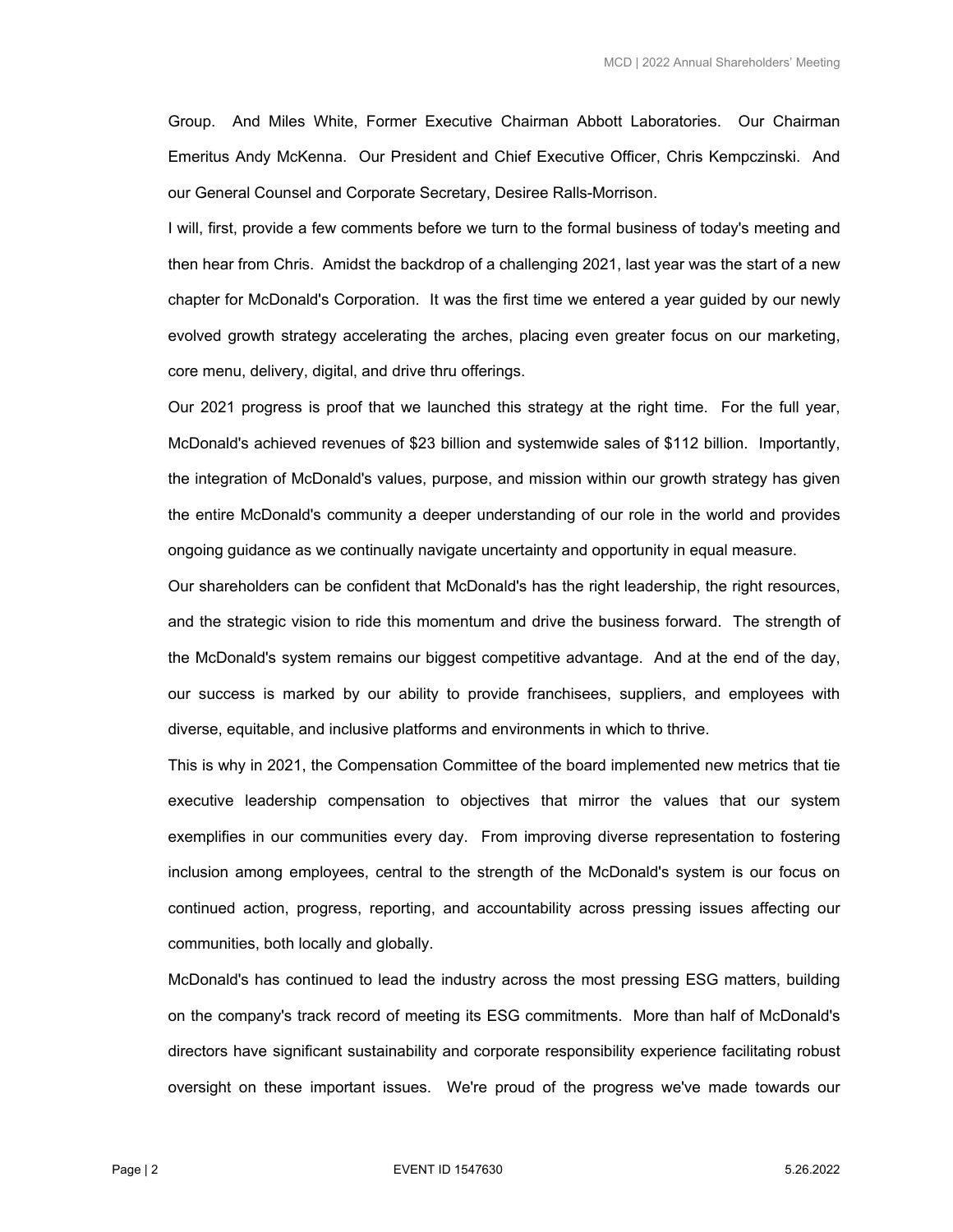ambitious goals, including with respect to animal health and welfare, climate, responsible sourcing, and DEI. And we will continue to advance these goals in the future.

While we've demonstrated meaningful action on our purpose to feed and foster communities in 2021, our work is never done, and I'm proud to report that we are making strong progress against our ambitions. As we look ahead, the board will leverage its deep experience to continue to push leadership and the brand forward while keeping the customer and our role in communities at the center.

Last year's global leadership appointments of Manu Steijaert as Executive Vice President and Chief Customer Officer and Morgan Flatley as Global Chief Marketing Officer were more evidence of our progress on this front. Their appointments from within our system demonstrate the strength of our leadership, both at our corporate headquarters and markets around the world. Macdonald's next great chapter will be defined by our agility, ingenuity, and ambition. The board's commitment to stewarding shareholder's investments remains at the heart of our decision making, alongside our focus on doing right by our system, our customers, and the communities that we serve. We believe the brand's progress in 2021 only strengthens McDonald's investment approach and its long-term prospects, as reflected in the decision to continue the company's 45 year tradition of annual dividend increases.

The board would like to extend a sincere and heartfelt thank you to every single member of the McDonald's system for their tireless efforts, achievements, and dedication. We also would like to thank McDonald's investors for your continued support. We're confident that McDonald's is well positioned to thrive.

This time, I'll turn this meeting over to General Counsel and Corporate Secretary General Desiree Ralls-Morrison, who will describe the procedures for the business of today's meeting.

#### Desiree Ralls-Morrison:

Thank you, Rick. Based on a preliminary tabulation by our proxy solicitors, we believe that a quorum of the company's outstanding shares is present to conduct today's meeting. Accordingly, we will proceed with the business of the meeting, subject to confirmation by our Independent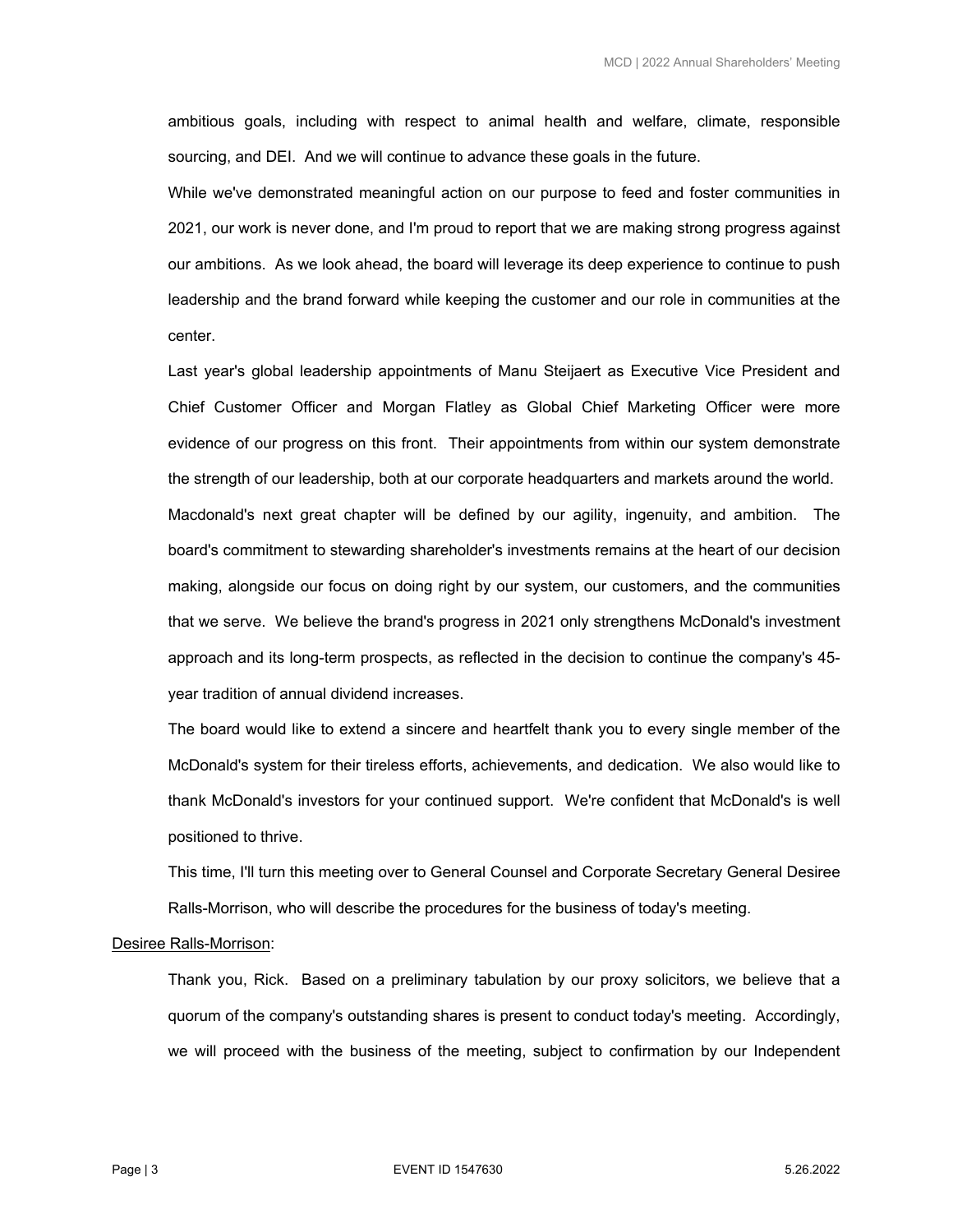Inspector of Elections First Coast Results, whose report will be filed with the minutes of the meeting.

A representative of First Coast is present today, as is a representative of the company's independent auditor, Ernst & Young LLP. If today's meeting ends unexpectedly before the polls close and we are unable to re-establish the webcast within 30 minutes, the meeting will be adjourned to a new date and time.

The polls are open. Shareholders of record or their proxy holders may now vote online. If you have not already voted your shares, please vote using the online ballot on the left-hand side of your screen. The polls will close following the presentation of the proposals. If you voted by proxy before the meeting, you do not need to vote now unless you wish to revoke or change your prior vote.

As Rick mentioned, the meeting agenda, as well as the meeting procedures and standards of conduct are in the meeting materials box on your screen. Here is today's order of events. The Chairman will introduce each proposal as well as the presenters of the six shareholder proposals. The voting results for today's meeting based on the inspector of elections preliminary tabulation will be reported on a Form 8-K, which will be filed with the SEC within four business days of this meeting and posted on our corporate website. Final results that are certified by the Inspector of Elections will also be reported on a Form 8-K and posted on our corporate website as soon thereafter as practicable.

Following the adjournment of the formal portion of the meeting and Chris's remarks, I will facilitate a question-and-answer session pursuant to the meeting procedures and standards of conduct. Shareholders may submit a question by typing in the Ask a Question box on your screen and clicking the Send button. Similar questions may be combined so that we may answer questions on a variety of topics. Due to time constraints, we may not be able to answer all questions. However, all questions and answers relevant to the meeting matters will be posted to the Investor Relations section of our website after the meeting.

I will now turn the meeting back over to the Chairman for the presentation of the proposals. Rick.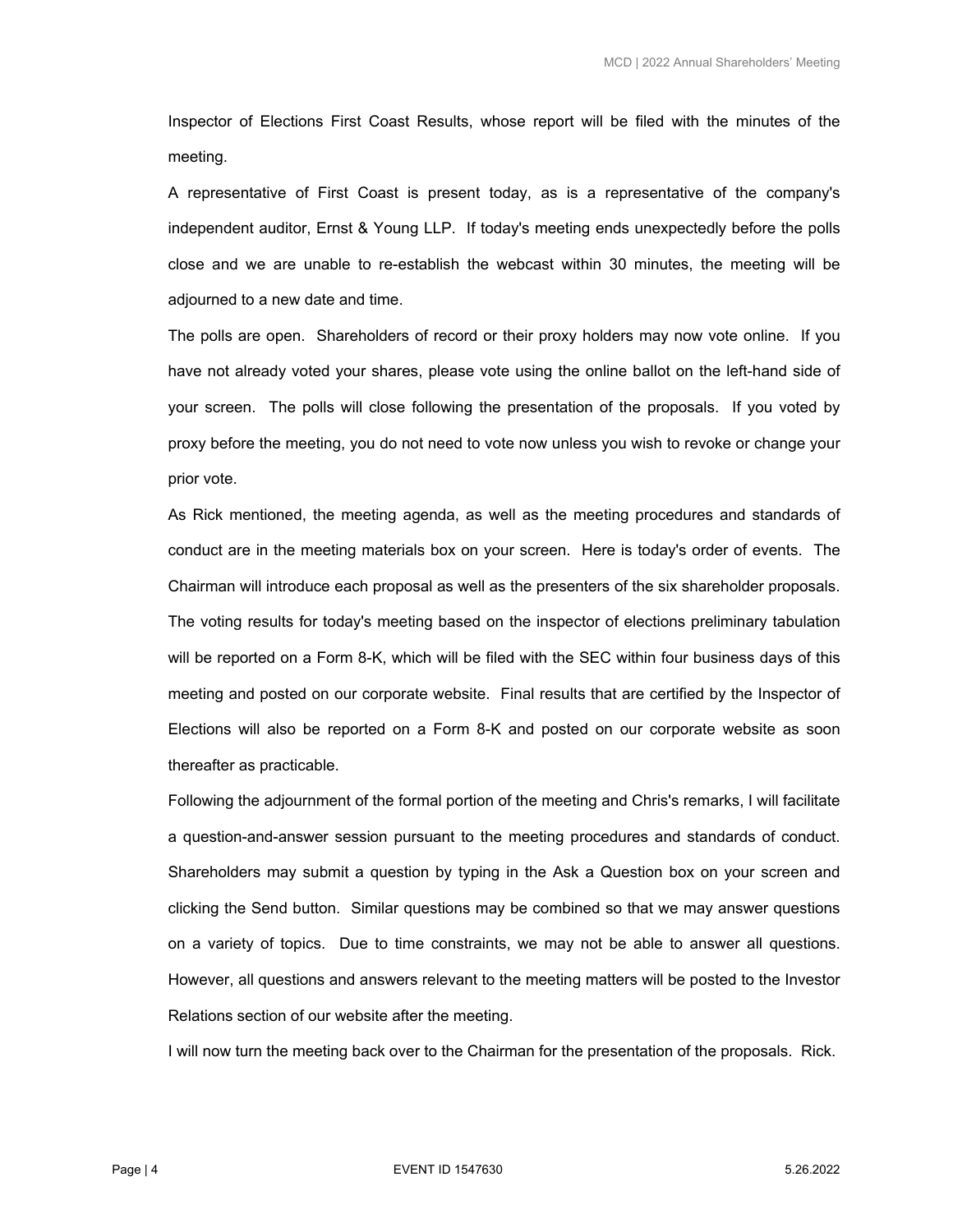#### Rick Hernandez:

Thank you, Desiree. Our first order of business is the election of directors. The board's nominees who are standing for re-election are Lloyd Deane, Robert Eckert, Catherine Engelbert, Margaret Georgiadis, myself. Chris Kempczinski, Richard Lenny, John Mulligan, Sheila Penrose, John Rogers Jr., and Paul Walsh and Miles White. In addition, a shareholder is given notice that it intends to nominate two candidates for election at today's meeting.

The second item is an advisory vote to approve executive compensation. The third item is an advisory vote to ratify the appointment of Ernst & Young as the company's independent auditor for 2022. The fourth item is an advisory vote on a shareholder proposal requesting to modify the threshold to call special shareholders meetings. The fifth item is an advisory vote on a shareholder proposal requesting a report on reducing plastics use. The sixth item is an advisory vote on a shareholder proposal requesting a report on antibiotics and public health costs.

The seventh item was withdrawn by the shareholder proponent prior to today's meeting. As a result, proposal number seven will not be voted on at today's meeting, and any votes previously submitted on proposal number seven will have no effect. The eighth item is an advisory vote on a shareholder proposal requesting a third-party civil rights audit. The ninth item is an advisory vote on a shareholder proposal requesting a report on lobbying activities and political expenditures. The tenth item is an advisory vote on a shareholder proposal requesting a report on global public policy and political influence.

Moving to the first item of business proposal number one, the election of 12 directors to hold office until the 2023 annual shareholders meeting and until their successors are duly elected and qualified. The board's 12 director nominees who are standing for re-election are named in the company's proxy statement for today's meeting and were introduced earlier. Additional information about each of the board's nominees is also included in the company's proxy statement. Pursuant to the procedures outlined in the company's bylaws. Barbieri Corp., an investment firm affiliated with Carl Icahn, has nominated two candidates for election as directors at today's meeting. Mr. Icahn was invited and afforded time to speak to his nominations during today's meeting but declined two days ago.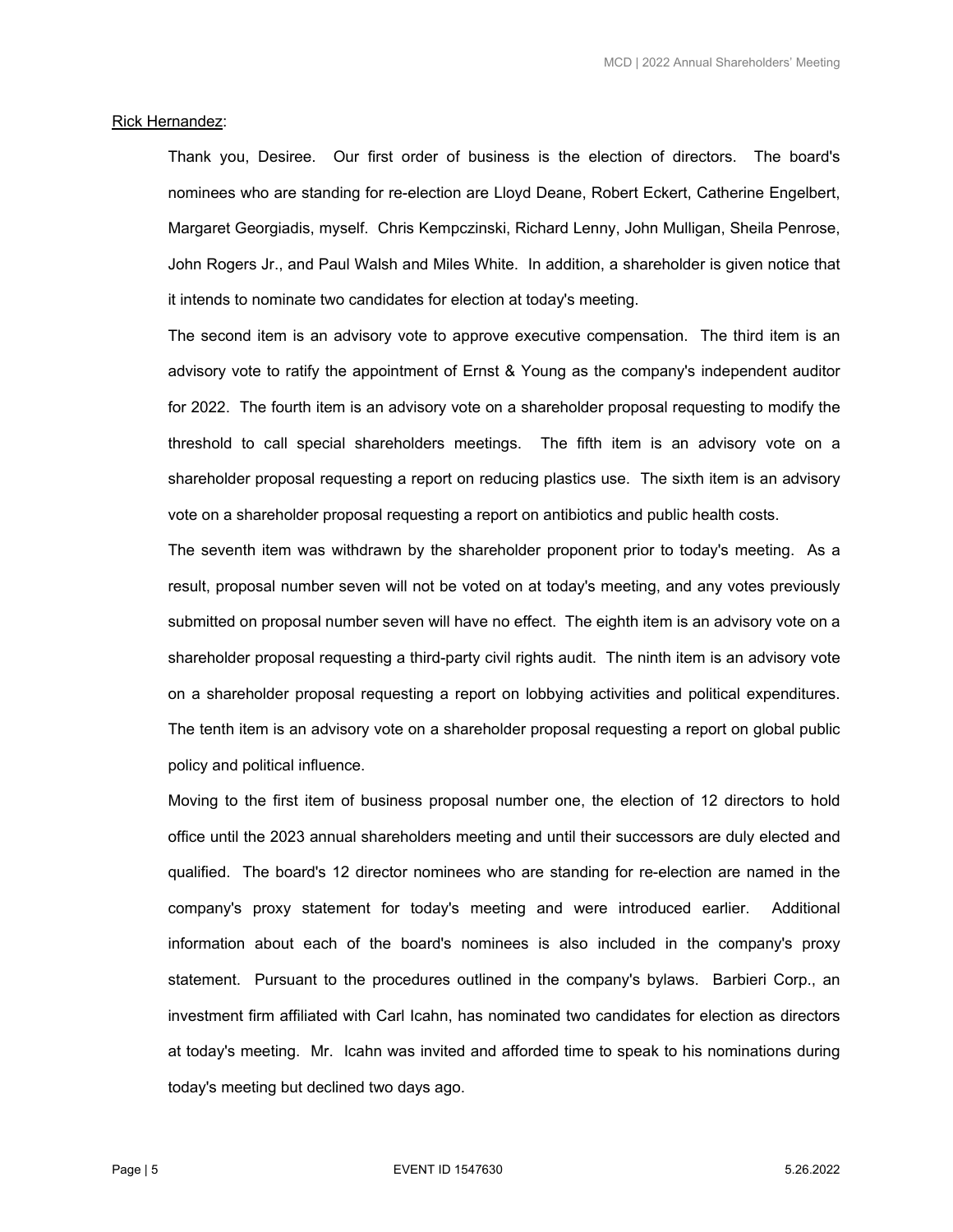The second item, proposal number two is an advisory vote to approve executive compensation. The third item, proposal number three is an advisory vote to ratify the appointment of Ernst & Young as the company's independent auditor for 2022. A representative of Ernst & Young is present today and available to answer any shareholder questions during the question-and-answer session that follows the official business of the meeting.

Before I introduce our next presenter, I'd like to remind everyone that in accordance with the stated meeting procedures and standards of conduct, each proponent will limit their remarks to the presentation of their specific proposal and will limit their presentation to 2 minutes. At this time. I call on John Chevedden, who will present proposal number four, an advisory vote on a shareholder proposal requesting to modify the threshold to call special shareholders meeting in 2 minutes or less. Operator, will you please open Mr. Chevedden's line?

## Operator:

And your line is open.

#### John Chevedden:

Hello, this is John Chevedden. Can you hear me, okay?

## Rick Hernandez:

Yes, we can.

#### John Chevedden:

Proposal four, special shareholder meeting improvement. Shareholders request the board to take the steps necessary to amend the governing documents to give the owners of 10% of our outstanding common stock the power to call a special shareholder meeting. Currently, it takes a theoretical 25% of all shares outstanding to call for a special shareholder meeting. This theoretical 25% of all shares outstanding translates into 37% of the shares, the voter annual meeting.

It would be hopeless to think that shares that do not have the time to vote would have the time to go through the special procedural steps to call for a special shareholder meeting. Plus 100% of shares are excluded that are not held in a net long position. Thus, a group of shareholders who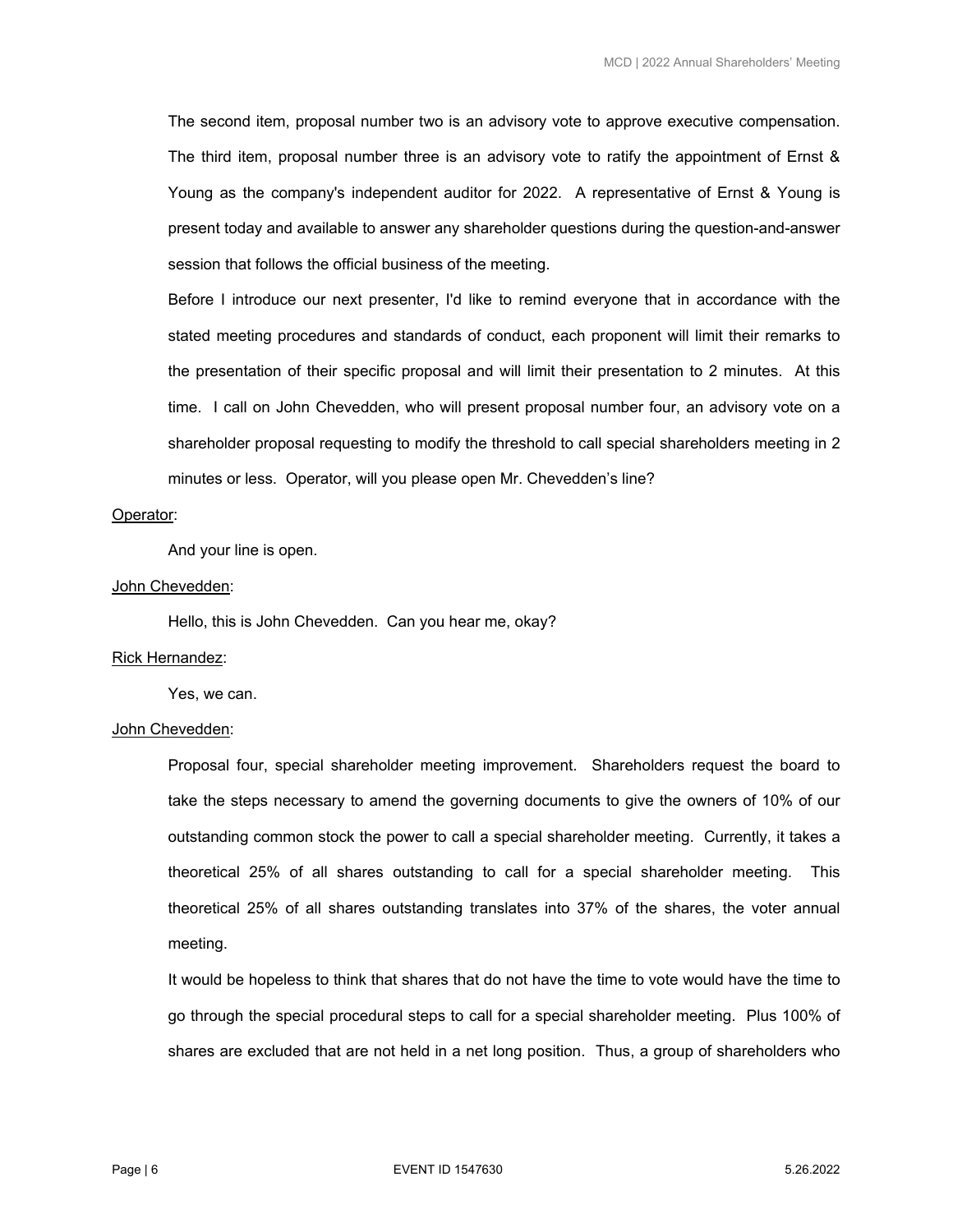own 30% of the shares to vote at the annual meeting could determine they own 45% of the shares that voted the annual meeting after they include their shares that are not net long.

A theoretical 25% share ownership to call a special shareholder meeting that potentially translates into a 45% share ownership is nothing for management to brag about. However, McDonald's management made the dubious claim that this 45% share ownership requirement to call a special shareholder meeting was a strong communication tool for our shareholders. Plus, we have absolutely no right to act by written consent. We gave 42% support to a 2021 proposal for Right to Act by written consent. In spite of extreme management resistance statement, this 42% support, likely translated into 51% support from the shares who have access to independent proxy voting advice.

There is no evidence that management subsequently talked to the large shareholders who voted in favor of the 2021 proposal to determine the action they expected McDonald's management to take. Management should support a majority vote from the shares who have access to independent proxy voting advice. They are not forced to rely on the dubious resistance statement from management. Deep pockets that are [inaudible].

#### Rick Hernandez:

Mr. Chevedden, can you hear me? Could you wrap up your comments, please?

## John Chevedden:

To call for a special shareholder meeting to make up for this [inaudible].

## Rick Hernandez:

Mr. Chevedden, I'm going to instruct the operator to close your microphone.

## John Chevedden:

The fact that we have absolutely no –

#### Rick Hernandez:

Operator, will you please close Mr. Chevedden's line? He's far exceeded a lot of time. Thank you. Thank you, Mr. Chevedden. The next item is proposal number five and the advisory vote on the shareholder proposal requesting a report on plastics use. This time I call on Kelly McBee,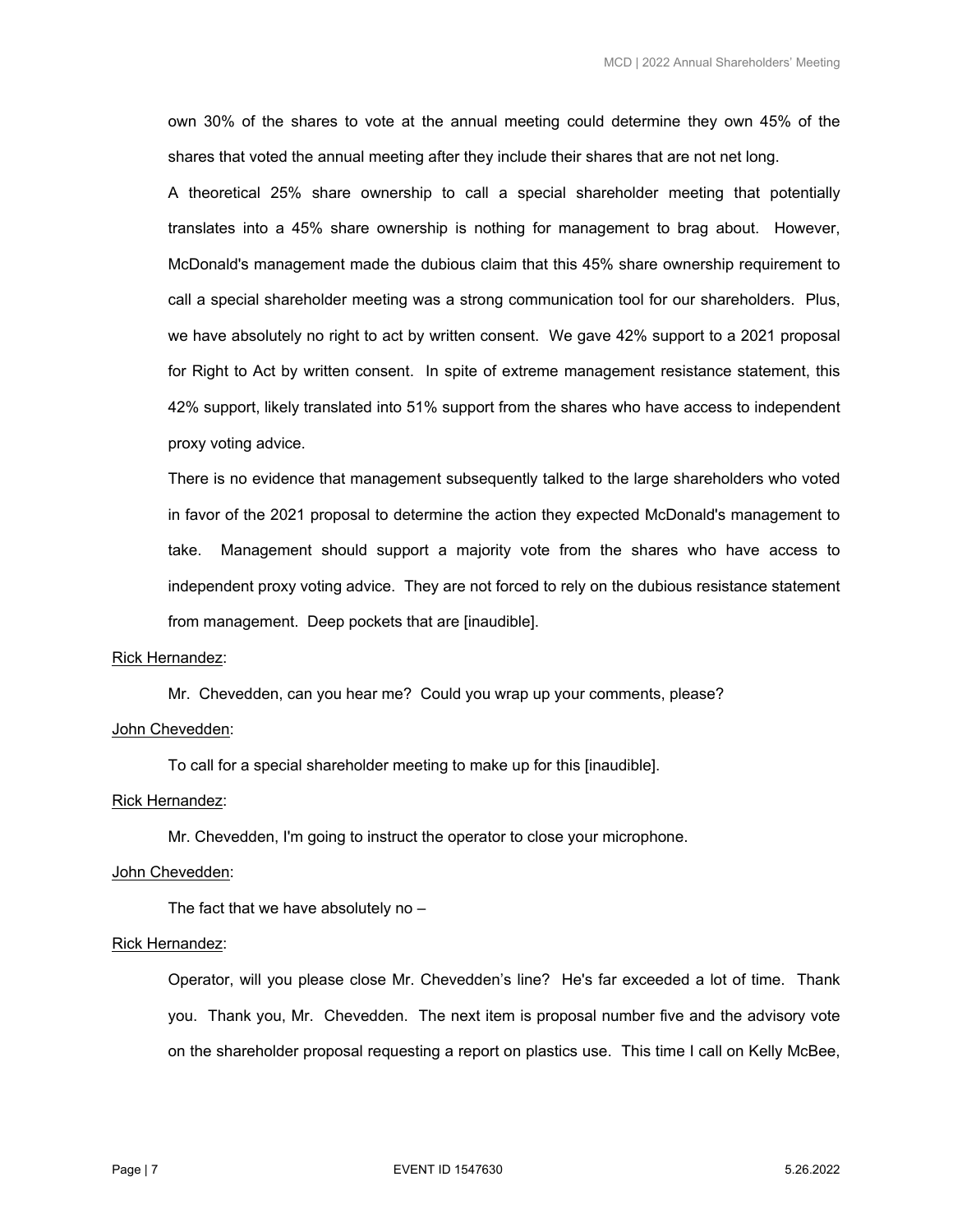who will present proposal number five. And again, 2 minutes or less. Good morning, Ms. Mcbee. Operator, please open Ms. McBee's line. Good morning.

#### Operator:

And your line is open.

## Kelly McBee:

Good morning. I represent As You Sow, which filed item five on the proxy statement. The proposal asks McDonald's to evaluate opportunities to reduce use of plastic packaging as part of a much-needed comprehensive policy to tackle the reputational and financial risks associated with its plastic pollution. Our world is in the middle of a plastic pollution crisis, and McDonald's lags competitors in taking measures to reduce its impact on global plastic waste.

As our company has helped foster a wasteful disposable packaging culture, plastic pollution of land and water has become an urgent environmental issue. Corporations collectively face an annual financial risk of approximately \$100 billion if global governments continue the growing policy trend of holding corporations financially accountable for plastic packaging pollution.

Experts predict that there will be more plastic than fish by weight in oceans by 2050. Imagine that for just a moment. Plastic pollution fatally impacts more than 800 marine species, causing up to \$2. 5 trillion in damage annually to marine ecosystems. Toxins adhere to plastics consumed by marine species, which potentially transfer to human diets. And as many as 1 million people a year die annually from diseases and illnesses caused by plastic pollution.

McDonald's has made some encouraging steps to tackle plastic pollution, including its goal to source all plastic packaging from renewable or recycled materials. Though unnotable step, the company cannot adequately reduce the risks associated with plastic pollution by substituting virgin plastic for recycled plastic, as the company's goal suggests. Our company must fundamentally re-evaluate product delivery and innovate and redesign packaging to reduce single use plastic packaging overall, whether it be a virgin or recycled origin.

McDonald's is notably absent from the world's largest collaborative corporate effort to reduce plastic pollution. The Ellen MacArthur Foundation Global Commitment. Corporate competitors participating in this effort have committed to substantially –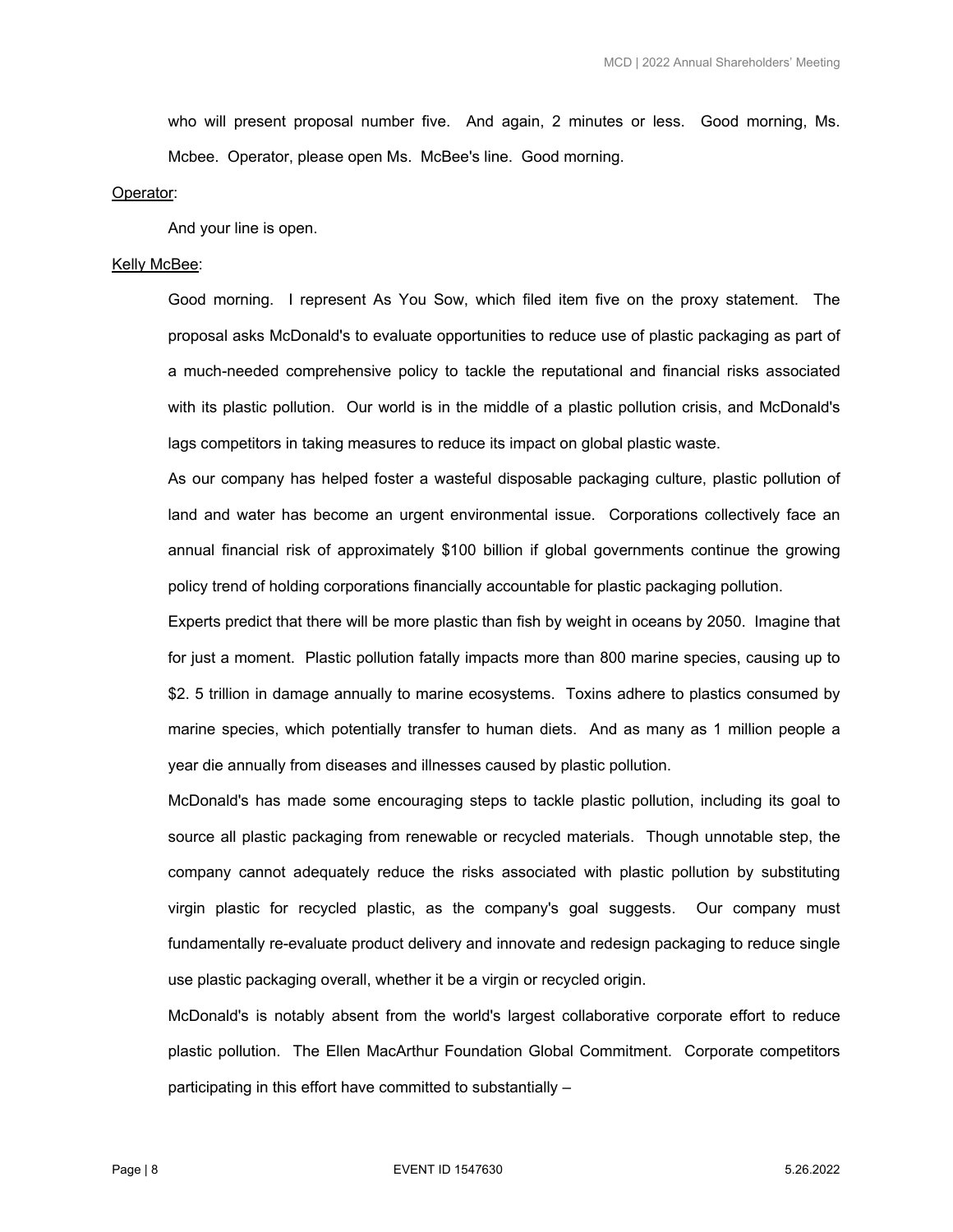# Rick Hernandez:

Can you please conclude your remarks?

## Kelly McBee:

Certainly.

## Rick Hernandez:

Can you please conclude your remarks? Thank you.

## Kelly McBee:

Shareholders would benefit from Proposal five. I encourage your support. Thank you.

## Rick Hernandez:

Ms. McBee, thank you very much. Operator, please close Ms. McBee's line. And we'll move on to the next proposal item, which is proposal number six, which is an advisory vote on a shareholder proposal requesting a report on antibiotics and public health costs. This time, I call upon Sara Murphy, who will present proposal number six again in the two minutes or less allocated time. Operator, please open Ms. Murphy's line. Ms. Murphy, Good morning,

## Operator:

Ms. Murphy, your line is open.

## Sara Murphy:

I'm Sara Murphy of the Shareholder Commons. Antimicrobial Resistance, AMR for short poses a systemic threat to public health and the economy. When lifesaving drugs are compromised, the entire economy suffers. And when that happens, investors lose. Millions of people die each year from AMR. Beyond the human tragedy, the economic impact is grievous. Conservative projections see AMR costing up to 3. 8% of global GDP by 2050, comparable to the 2008 financial crisis.

 Modern medicine depends on access to antimicrobials that work. Such costs create broad losses across investment markets, as diversified portfolio value relates directly to GDP. For the diversified investors who make up most of McDonald's shareholders, AMR's cost to GDP swamps any profits McDonald's receives from inadequate prevention measures.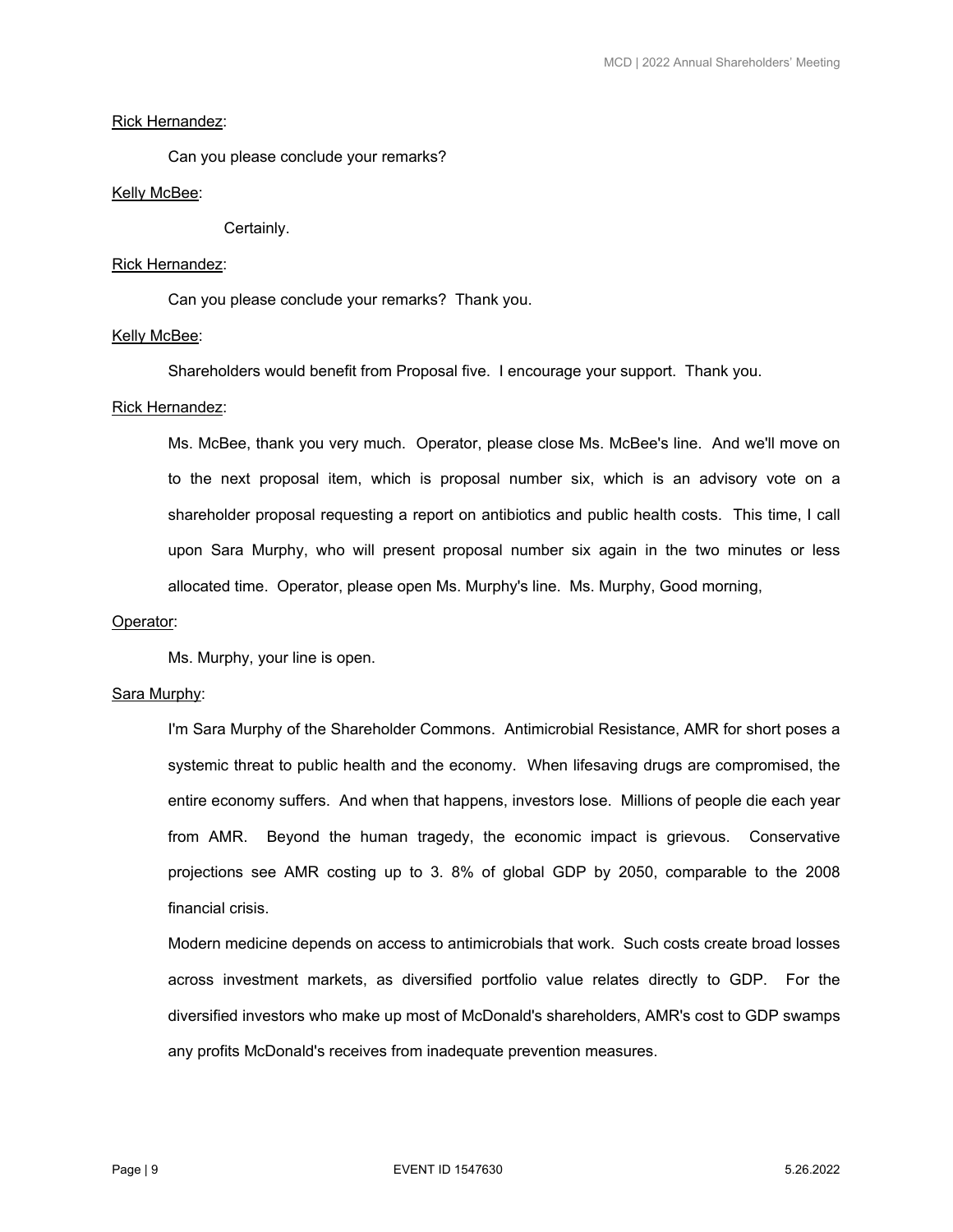McDonald's fails to address this concern, instead, attempting to divert our attention to its existing prevention efforts. And yet, McDonald's failed not only to require optimal antibiotics use, but also to meet its own meagre commitments, thereby exacerbating AMR that drags down diversified portfolios.

 Gestation crates are intimately linked to antibiotics, as pigs can only survive such grotesquely cramped conditions if they're awash in antibiotics. Defending McDonald's failure to eliminate these crates, our CEO said, "It's our understanding from industry partners and suppliers that neither can anyone else at any meaningful volume scale." What he really meant is that McDonald's considers the cost of doing so too high.

 There's no shortage of farming models that provide an alternative. McDonald's acknowledges no tension between maximizing internal profits and optimizing AMR prevention, revealing its failure to recon honestly with a difficult issue. Of course, McDonald's decision makers are heavily compensated in equity, so they don't share the same broad market risk most of us do. Shareholders deserve to understand the trade-offs McDonald's makes on our behalf. Please vote for proposal six.

#### Rick Hernandez:

 Ms. Murphy, thank you very much. I appreciate your comments. Operator, would you please close Ms. Murphy's line? As noted earlier, proposal number seven was withdrawn by the shareholder proponent prior to the meeting. As a result, proposal number seven will not be voted on at today's meeting. And we will move on to the next item, which is proposal number eight, an advisory vote on a shareholder proposal requesting a third-party civil rights audit. This time I call upon Rashad Robinson, who will present proposal number eight again in two minutes or less. Good morning, Mr. Robinson. Operator, will you please open Mr. Robinson's line?

## Rashad Robinson:

Mr. Robinson, your line is open.

## Rick Hernandez:

 Thank you. Hello. My name is Rashad Robinson. I'm the president of Color Of Change, the nation's largest online racial justice organization. On behalf of the SOC Investment Group, I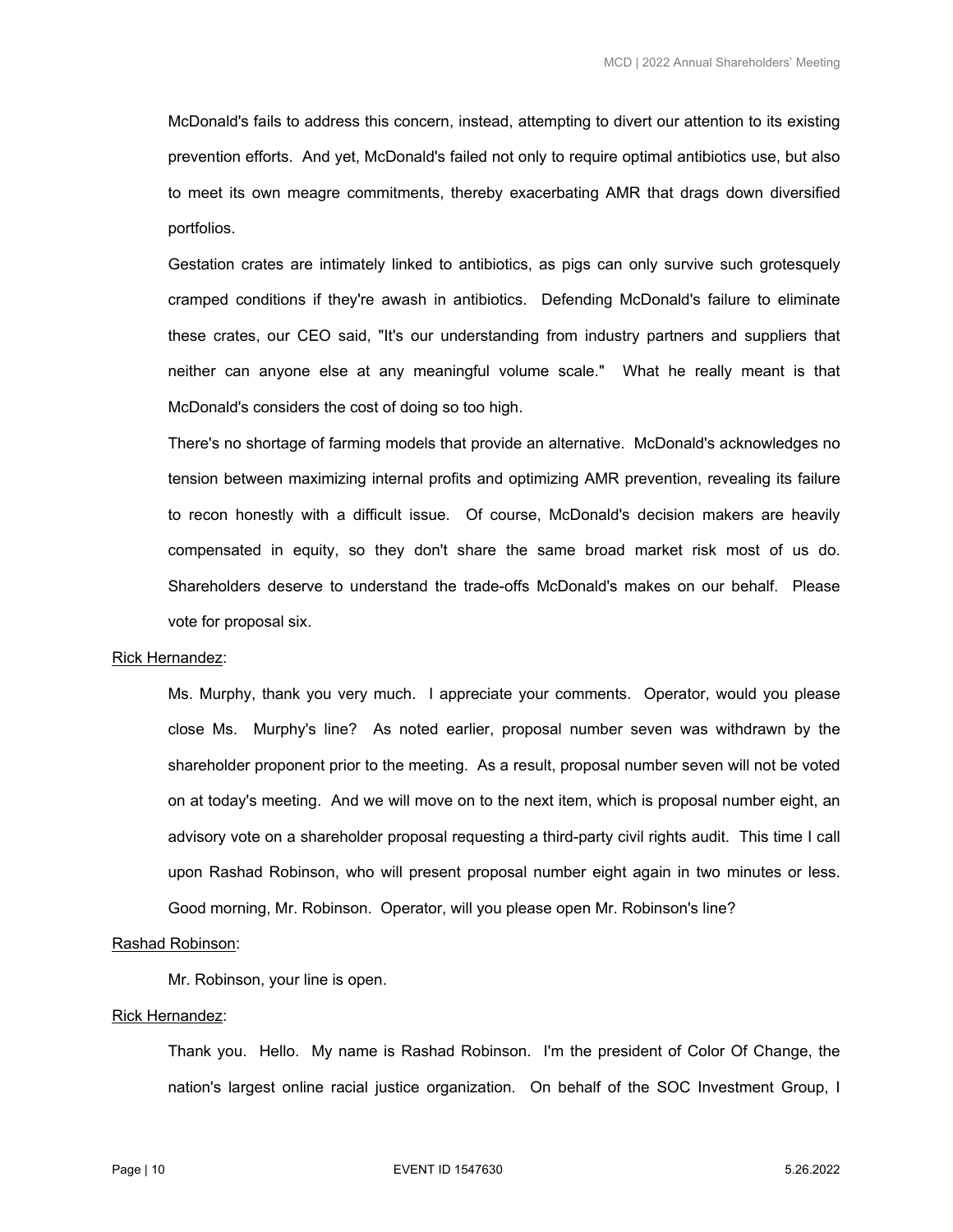hereby move proposal eight, requesting that the Board of Directors of McDonald's oversee a third-party civil rights audit based on stakeholder input.

 For decades now, McDonald's has billed itself as a community staple, but the company's commitments are not reflected in their actions. And we've seen in the details of lawsuit after lawsuit, McDonald's has reinforced a system of inequity and discrimination against black people and women within its corporate ranks and throughout its franchise network.

 Investors should be as concerned as civil rights experts that McDonald's does not have a roadmap in place to ensure equity, fairness, and basic safety for its workers. There is only so long this can be ignored before it all breaks down. An independent civil rights audit will ensure transparency for shareholders and provide a comprehensive assessment of steps that must be taken to improve the experience at McDonald's for workers, consumers, and community stakeholders.

 This company has proven it requires a third-party assessment that enlists experts with a racial justice lens to create proper guidelines and procedures for establishing gender and racial equity within its ranks. McDonald's leaders lack a proper understanding of the way systemic inequity has taken root within its companies' business practices. And that is why we've seen the same mistakes repeated again and again.

 For example, McDonald's announced a plan to address underrepresented franchisee recruitment, but we've seen zero details on the effort being made to retain black restaurant operators once they are within the system. Those plans also fail to rectify the fact that for decades the company has pushed black franchisee owners into less lucrative locations and denied them equal access to expansion opportunities. And while workers have filed complaint after complaint alleging workplace sexual harassment at the franchise locations, the company will allow store owners to choose their own –

#### Rick Hernandez:

Mr. Robinson, you've exceeded a lot of time. Could you please wrap up your comments?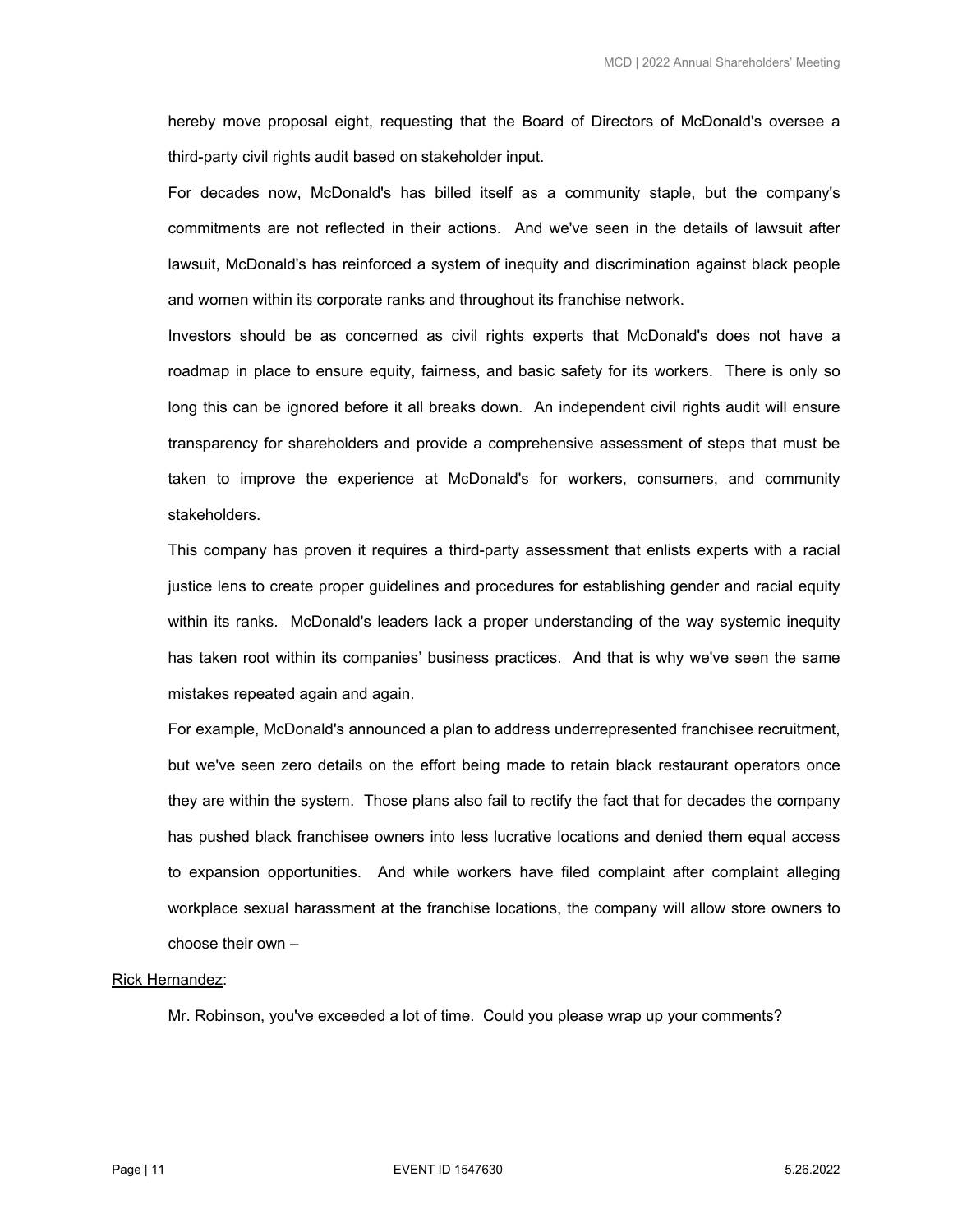## Rashad Robinson:

 In the best interest of McDonald's and its shareholders, I hope you all will approve proposal eight and move us forward with justice and fairness for all.

#### Rashad Robinson:

 Thank you, Mr. Robinson. Operator, please close Mr. Robinson's line. And we'll move on. The next item is the proposal number nine, an advisory vote on a shareholder proposal requesting a report on lobbying activities and political expenditures. This time I call on Paul Chesser, who will present proposal number nine in two minutes or less. Operator, please open Mr. Chaser's line. Good morning, Mr. Chesser.

#### Operator:

And your line is open.

## Paul Chesser:

 I'm Paul Chesser, director of the Corporate Integrity Project for National Legal and Policy Center. I think the favorite adjective of investor relations lawyers is the word robust. I see it in almost every proxy statement. It's the word McDonald's uses to describe its lobbying disclosures. Unfortunately, I find the company's disclosures are less robust than McDonald's coffee, and that's pretty weak stuff.

 Our resolution seeks one-stop shopping for the convenience of shareholders and interested parties to find lobbying information in a single organized report. The company says that's not needed because you can find some of that information, but not all of it scattered across various federal government websites, spread across unspecified websites for each of the 50 states in the US territories and wherever else in the world McDonald's lobbies.

 Do you have time to search for all that? Does that sound like robust disclosure to you? So, McDonald's is gaslighting you. Like almost every other major corporation that did business in Russia, McDonald's wants you to know they're doing the noble thing and getting out. However, they will still sell burgers in China, where McDonald's has at least four to five times as many restaurants as they did in Russia.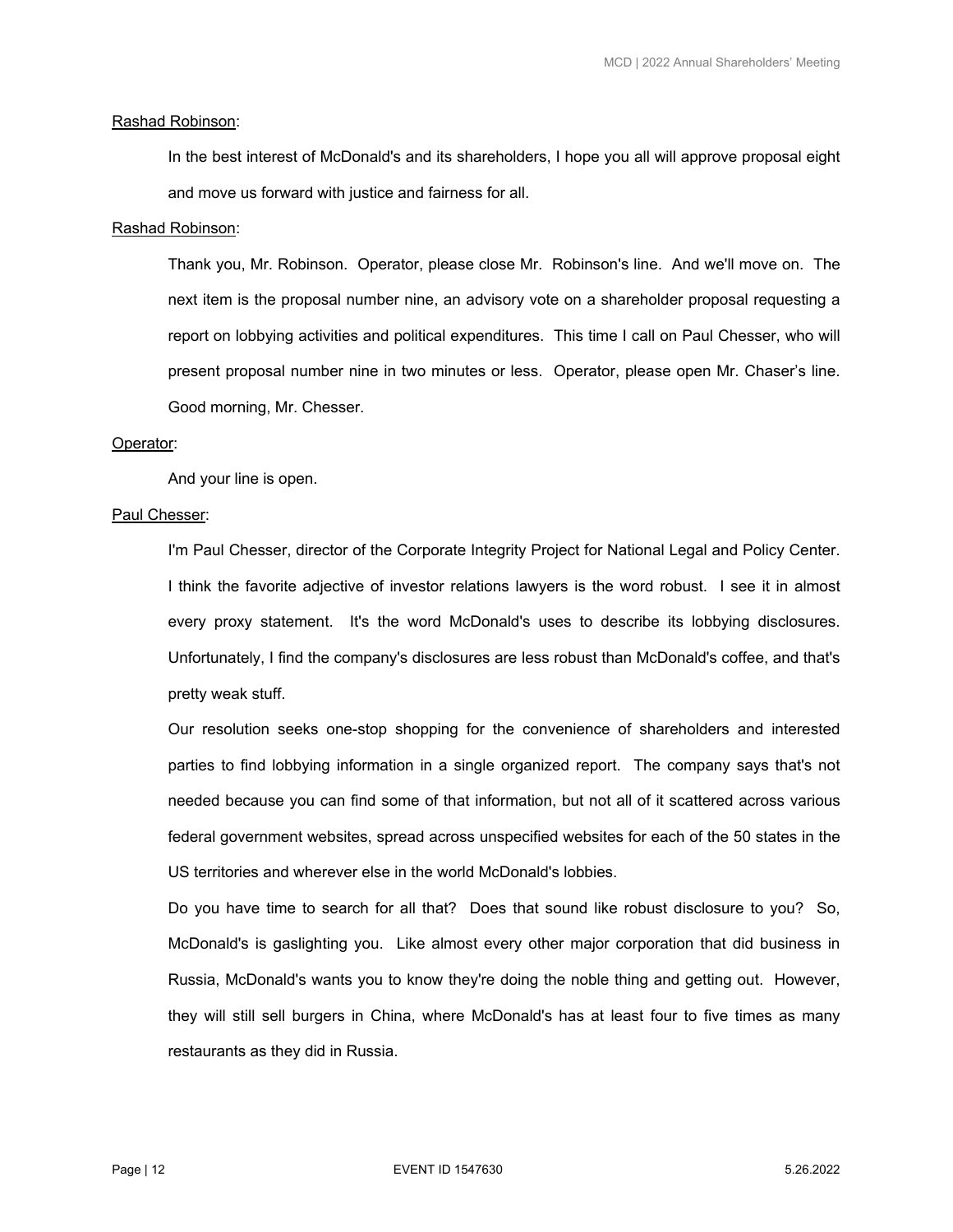It's also where Uyghurs are enslaved and tortured at the order of communist dictators Xi Jinping and where Taiwan is under threat on a near-daily basis and where religious leaders are arrested in Hong Kong and on the mainland and countless other human rights are consistently violated. So, what's keeping you in China, McDonald's?

 Human rights are supposed to be part of ESG principles, but they're always the lowest priority. But corporations love the E part of ESG because they think they can get away with lying about achieving zero emissions by buying carbon indulgences and paying off environmental pressure groups. So, it was pretty funny last year when McDonald's got the World Wildlife Fund to praise the company for joining the UN's Race to Zero program. Not long after, the company helped with a \$6 million donation to the group. That's the kind of mutual political back scratching you won't find in any lobbying report.

## Rick Hernandez:

 Thank you, Mr. Chesser. I appreciate your remarks. Operator, will you please close Mr. Chesser's line? Thank you. The last item is proposal number ten, an advisory vote on a shareholder proposal requesting a report on a global public policy and political influence. At this time, I call on Palesa Ramolefo, who will present proposal number ten in two minutes or less. Operator, please open Ms. Ramolefo's line. Good morning, Ms. Ramolefo.

## Palesa Ramolefo:

 Thank you. Good morning. Thank you for this opportunity to introduce proposal ten on behalf of Harrington Investments regarding McDonald's global political transparency. I am Palesa Ramolefo, campaigner at the South African NGO, [inaudible]. I grew up in Soweto, a low-income black township where Nelson Mandela and Desmond Tutu lived. Over the years, I've seen more Mcdonald's and other fast-food outlets open.

 The lines at our public health clinics have grown longer as [inaudible] related diseases have increased. When South Africa has worked to pass health policies such as the recent tax on sugar sweetened beverages, it faced opposition from the food industry and its proxies. Health experts fear corporate interests will obstruct other policies meant to protect the country's health.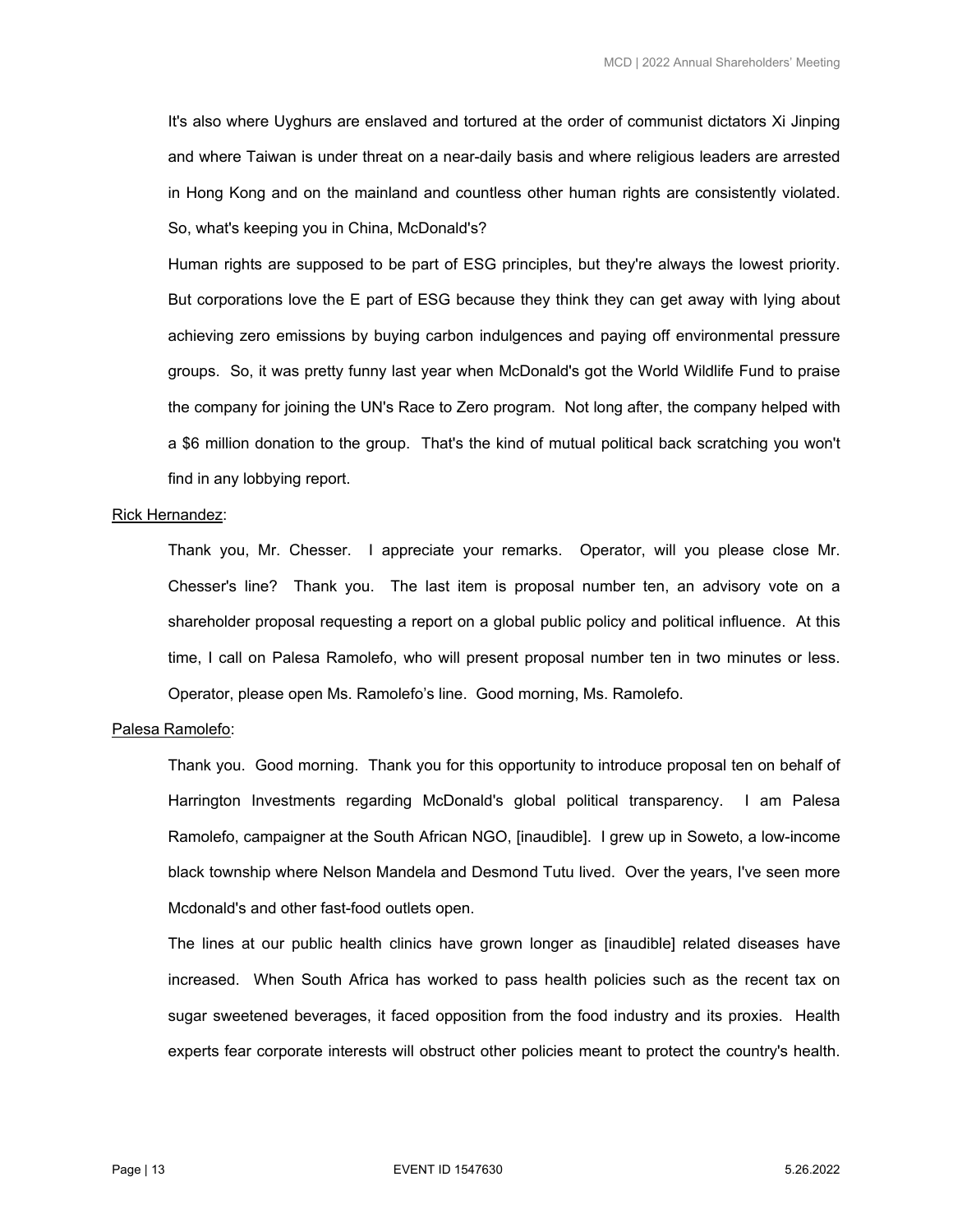The public has a very limited view of what McDonald's, and its competitors are doing to influence lifesaving policies.

 That needs to change. And it's something our president, Cyril Ramaphosa, affirmed when he divested his ownership stake in 145 South African McDonald's franchises before being elected. His actions sent a message that fast food corporations shouldn't dictate public policy, let alone operate with full political transparency.

 McDonald's political activities in the US have been toxic to its reputation. I know the corporation argues it has nothing to hide and that its global activities are limited. But by opposing this resolution, McDonald's is sending a clear signal to investors that it has something to hide from them that could hurt the corporation's bottom line and harm billions of customers worldwide. Vote yes on proposal ten and proposal five, six, eight, and nine, which also demand the corporation aligns its stated values to its actual business practice. Thank you.

#### Rick Hernandez:

 Thank you. Ms. Ramolefo. Operator, will you please close Ms. Ramolefo's line? The Board of directors recommends a vote for the election of all of the board's 12 director nominees for the approval of executive compensation and for the ratification of Ernst & Young as the company's independent auditor for 2022. The Board recommends a vote against each of the six shareholder proposals. The reasons for the board's recommendations are outlined in the company's proxies statement.

 If you are voting at today's meeting, please complete your online ballot now. Again, if you voted by proxy before the meeting, you do not need to vote now unless you wish to revoke or change your prior vote. We'll, now briefly pause so that any voting by ballot may occur. Okay. The polls are now closed.

 With respect to proposal number one, based on the inspector of elections preliminary tabulation, we are pleased to be able to announce that it appears that all 12 of the boards' director nominees have been re-elected. And further that Mr. Icahn's two nominees received approximately 1% of the company's outstanding shares.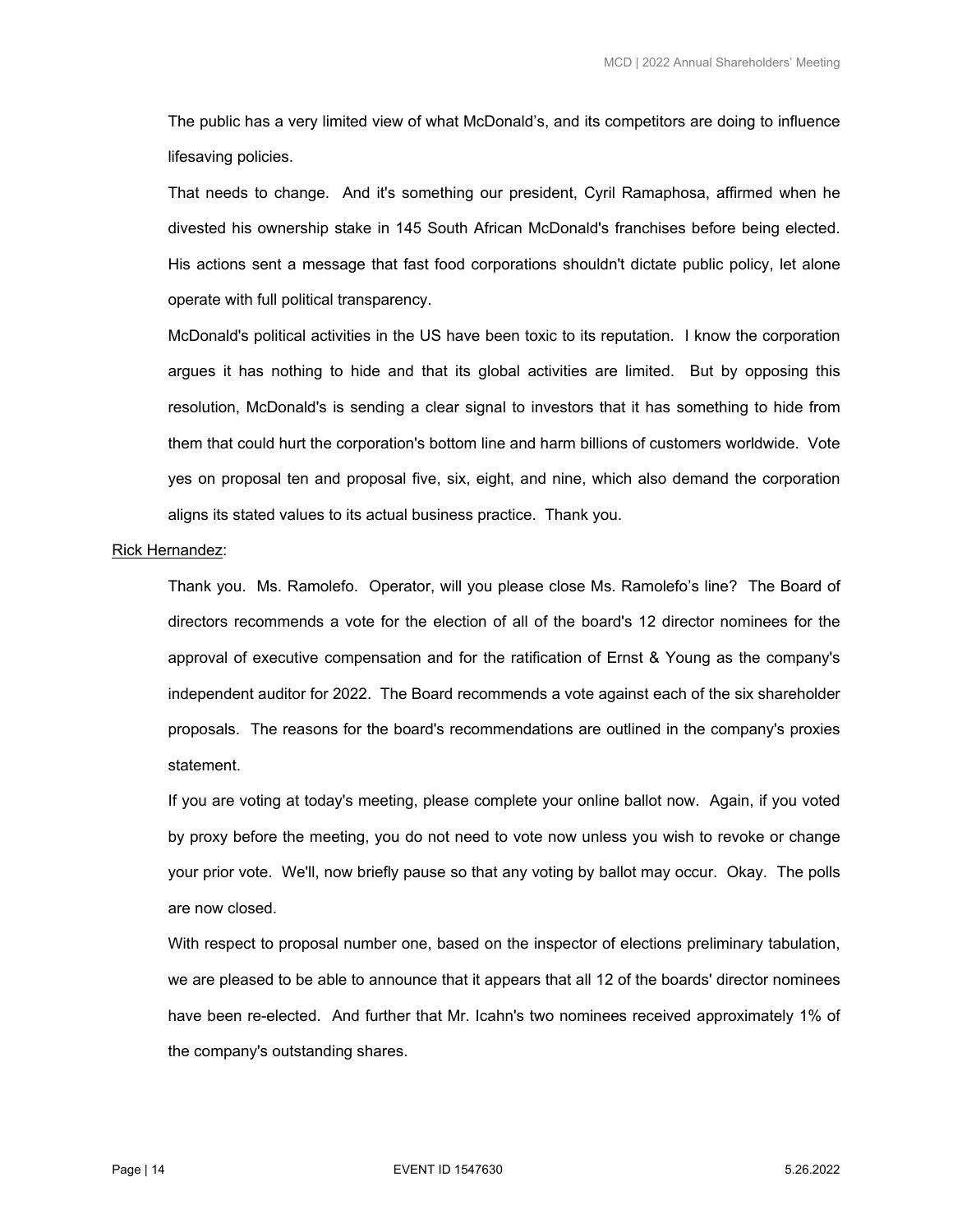The voting results for all of the shareholder proposals based on the inspector of elections preliminary tabulation will be reported on a Form 8-K, which will be filed with the SEC within four business days of this meeting and posted on our corporate website. Final results that are certified by the Inspector of Elections will also be reported on a Form 8-K and posted on our corporate website as soon thereafter as practicable.

 This concludes the formal business of today's meeting, and the annual shareholders meeting is adjourned. What is clear to me today is that McDonald's shareholders value a board of directors with a breadth of experience to advise the brand on the multitude of issues that can impact the business on a daily basis.

 This has certainly come to the fore in recent months alone, as the brand confronted its path forward in light of an unprecedented war in Ukraine. Working closely with McDonald's leadership team, we sought a principled, values-based approach that ultimately led us to pause our operations at the outset of the war and most recently, to announce that McDonald's would exit the market entirely.

 All of this was done alongside an express focus on supporting our people. In our 67-year history, this was the first time we ceased operations in a major market, but it was clear that our continued ownership of the Russian business was no longer sustainable or consistent with McDonald's values. While nobody wishes these circumstances, they are examples of the difficult and profound choices that confront a board and a board such as ours.

 I'm proud to work alongside such a talented group of individuals who can provide sage counsel on behalf of shareholders, even in the most challenging of times. Starting a brand like McDonald's is complex, and the recent actions in Russia are a fine example of McDonald's doing the right thing and its leaders demonstrating values-based decision making.

 And certainly, that is exemplified by our Chief Executive Officer, Chris Kempczinski, who has so effectively led this company to its strength. Now, it is my pleasure to turn the program over to our CEO, Chris.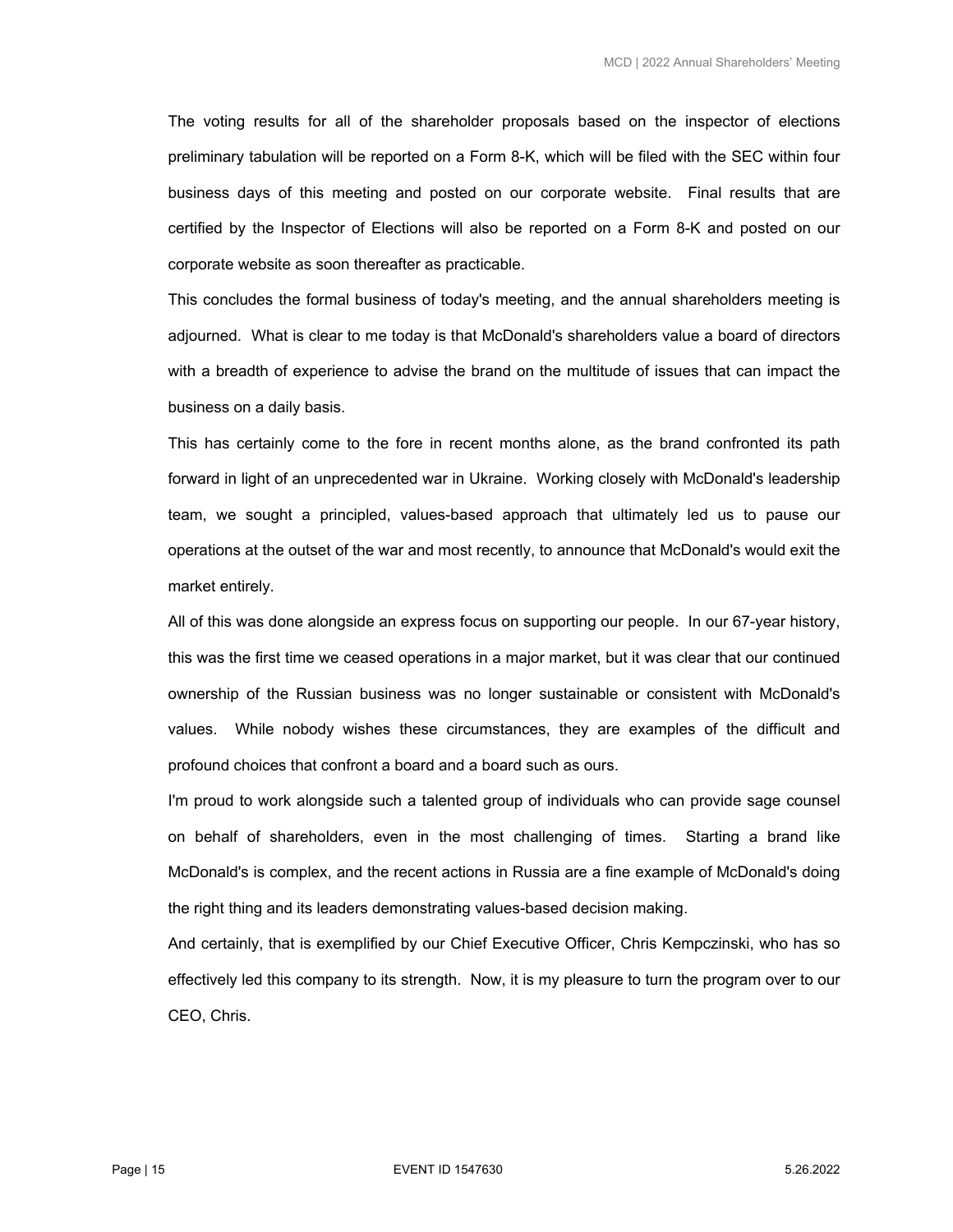## Chris Kempczinski:

 Thank you, Rick. And thank you to the McDonald's board of directors for your ongoing partnership. I also want to express my sincere appreciation to everyone listening in and participating. And to all our shareholders joining us today, we're grateful for your investment and for your continued belief in McDonald's.

 As we reflect on what was a monumental year, even one filled with a variety of challenges across the world, there has never been a better time to be part of brand McDonald's. In an increasingly complex and unpredictable external environment, the past few years have demonstrated that resiliency of the McDonald's brand and our ability to drive historic growth. We continue to transform the customer experience, build a culture of care for our restaurant teams, and create an environment where employees, franchisees, and suppliers thrive.

 As Rick mentioned, in 2021, we achieved yet another record year of business performance. We saw global revenues of \$23 billion and systemwide sales of \$112 billion, the highest ever recorded annual comparable sales growth of 13. 8% in the US, which represents over 5 billion of systemwide sales growth. And we reached a record operating income of more than \$10 billion.

 Moreover, franchisee cash flow hit all-time highs in most of our top markets. And as you likely heard during our first quarter earnings call last month, our momentum continues. Our progress is remarkable, and I believe that we are well positioned for the long-term, even as broader challenges like inflation, supply chain issues, labor availability, COVID resurgences, and the tragic humanitarian crisis in Ukraine persist.

 There's power in dialing up our execution and focusing on what's within our control during these challenging times. Continuing to put the customer first and executing our plan while living our values is and always has been our model for driving growth regardless of the backdrop. Under our Accelerating the Arches strategy, we continue to find new ways to reach our customers where they are and make their experience more seamless and personalized.

 We're building customer affinity by elevating our creative risk taking with fan truths, a concept that's come to life all over the world through activations like famous orders. We're increasing the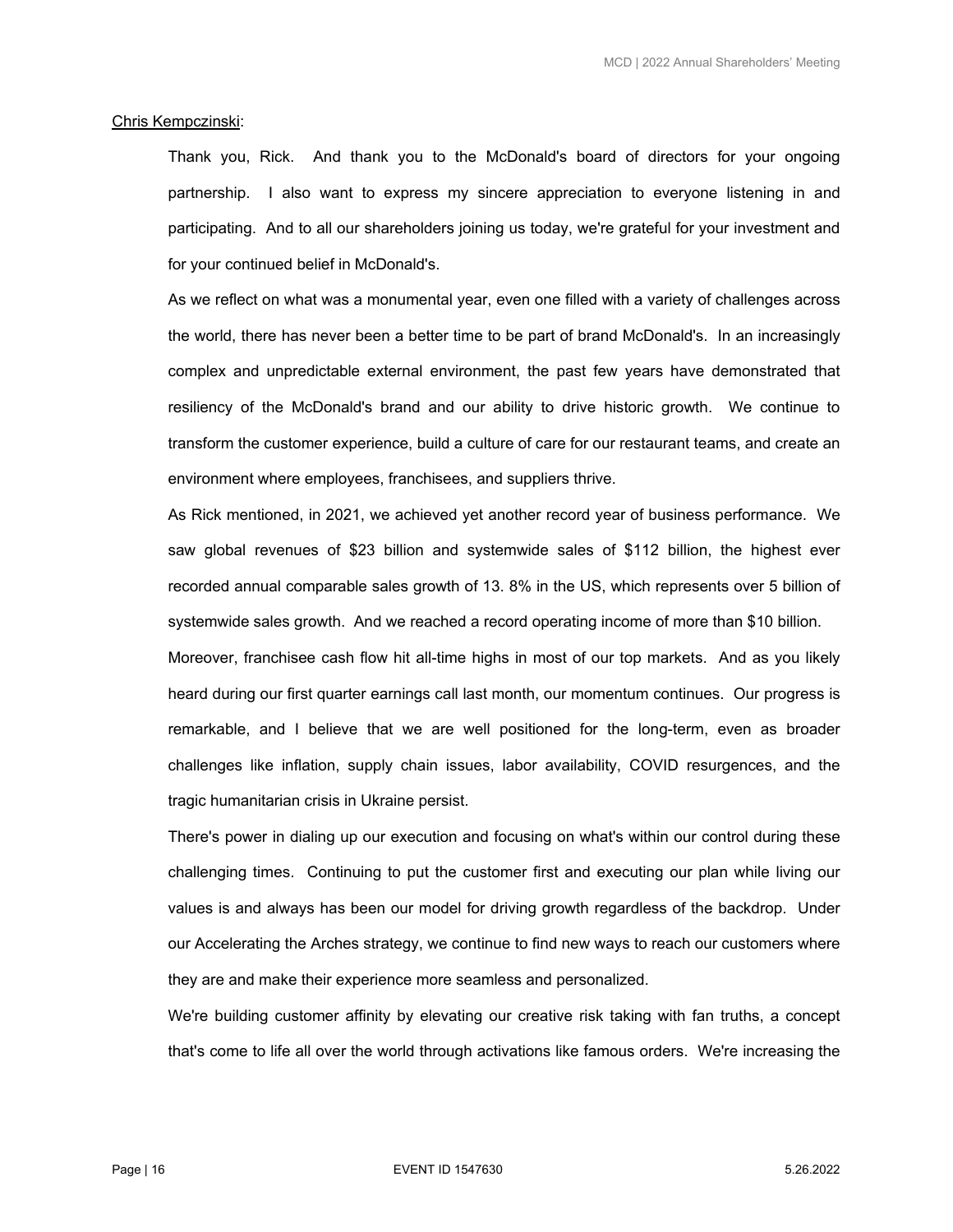frequency in which we connect with our customers through MyMcDonald's Rewards! now, in more than 40 markets and with more than 26 million loyalty members earning rewards in the US. McDelivery has become the largest QSR delivery program in the world with further opportunities to innovate. This year, in select markets, our customers will be able to order delivery directly on our MyMcDonald'sapp. This will let us better control the delivery experience for our most loyal customers and learn from the data they share, ultimately creating more seamless, memorable, and personalized experiences.

 And the competitive strength of our 25,000 plus drive thru locations around the world continues to provide unparalleled convenience to our customers as they reestablish routines and grab the delicious core menu items they love. [Inaudible] shows that when we leverage our systems collective ingenuity, curiosity, and collaboration there is no limit to what we can achieve.

 This is McDonald's legacy. To fulfill our roles as a leading business while also living our purpose to feed and foster communities to the fullest. We continue to meaningfully advance efforts that support our broader role in communities. From our commitment to achieving net zero emissions across our global operations by 2050, to our progress to create more sustainable Happy Meal toys by the end of 2025.

 Equally as important is our ongoing commitment to invest in our people. By creating the type of environment where people want to work. Whether they're looking to develop skills that they can take to future jobs or planning to build a career with us, McDonald's provide a holistic employee value proposition.

 We do so through our global brand standards, which further strengthen our commitment to foster safe, respectful, and inclusive workplaces, as well as our mutual commitment to diversity, equity, and inclusion, which we announced last year. Ongoing efforts to reach global gender pay parity and steps that include raising wages at US company owned restaurants.

 The enduring strength of the McDonald's brand gives us confidence that we will continue to deliver sustained, long-term profitable growth for our system and shareholders. McDonald's board of directors has provided counsel and an unwavering dedication to ensure that in pursuit of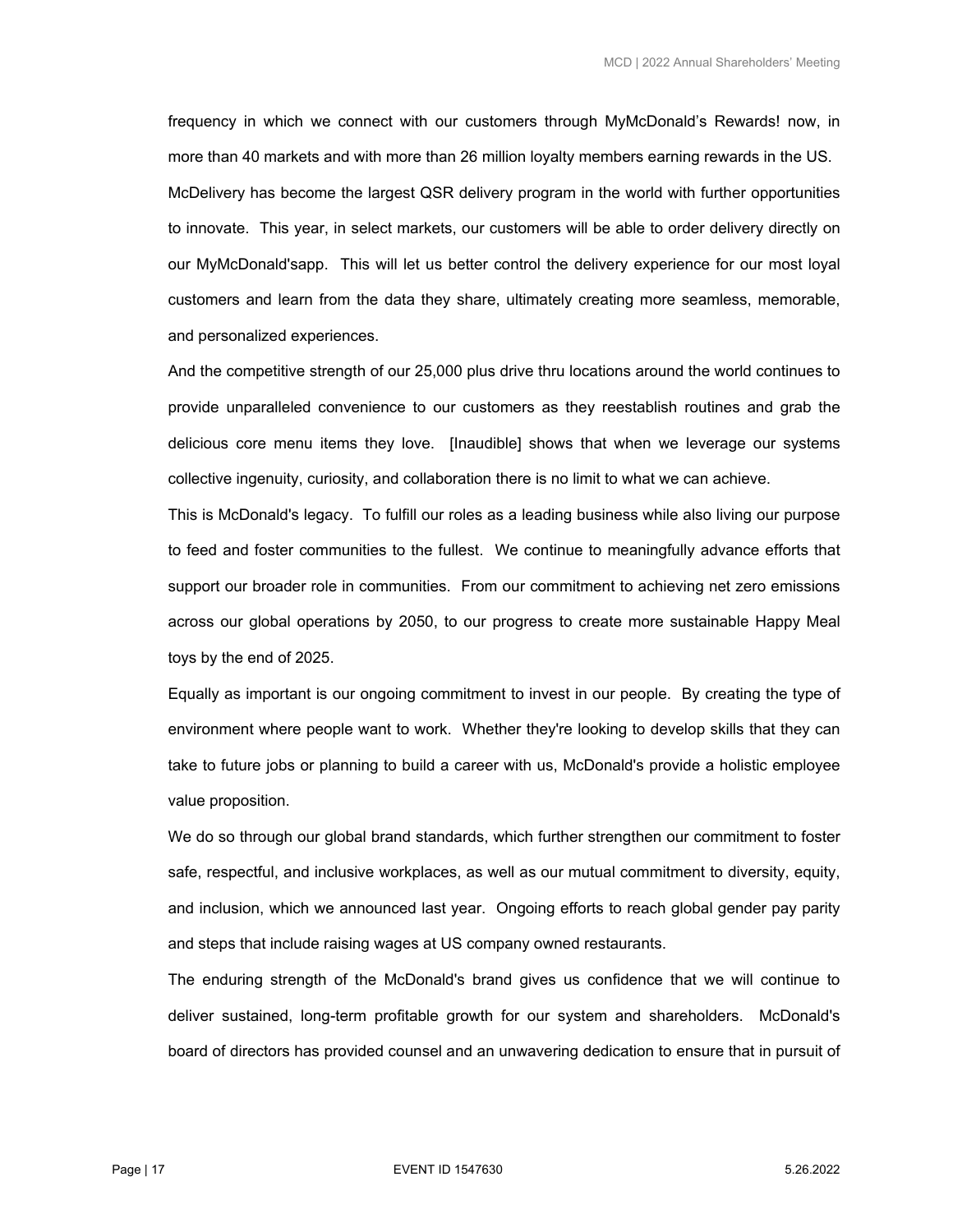this objective, we continue to represent all stakeholders. I want to thank them, our system, our shareholders, and our customers for their continued support.

 As we work to raise our ambition and accelerate the arches, we will continue to shape opportunities in ways that help people and McDonald's achieve their full potential. I truly believe our best days are ahead of us. With that, I'll pass it back to Desiree.

#### Desiree Ralls-Morrison:

 Thank you, Chris. We'll now begin the question-and-answer portion of the meeting. We received numerous questions and comments in advance of the meeting and have received many others during the meeting as well. As described in the meeting procedures and standards of conduct, we have grouped together questions and comments that are substantially similar so that Chris and Rick can address a variety of topics.

 Let's get started. Chris, this first question is for you. How is McDonald's keeping a focus on operations while delivering a great customer experience?

#### Chris Kempczinski:

 Well, thanks for the question. Last year, with the creation of our customer experience team, we brought together a variety of capabilities operations, marketing, digital and innovation, data and analytics, and restaurant design to meet this moment with the customer at the center. Historically, we've run our restaurants from the back to the front, creating things and then offering them to customers. Now we're thinking about it from the front to the back, starting with customer needs, asking them what they want, and then aligning our operations to deliver.

We can't talk about the customer experience without the crew experience as being part of that. So, their operations are critical as well. The more we show our restaurant teams that we care about their experience, the more they show the same care for our customers. Our people enable us to deliver an unequalled customer experience backed by the power of our brand. We'll continue to build on this position of strength to raise the bar in how we can deliver a seamless and more memorable customer experience.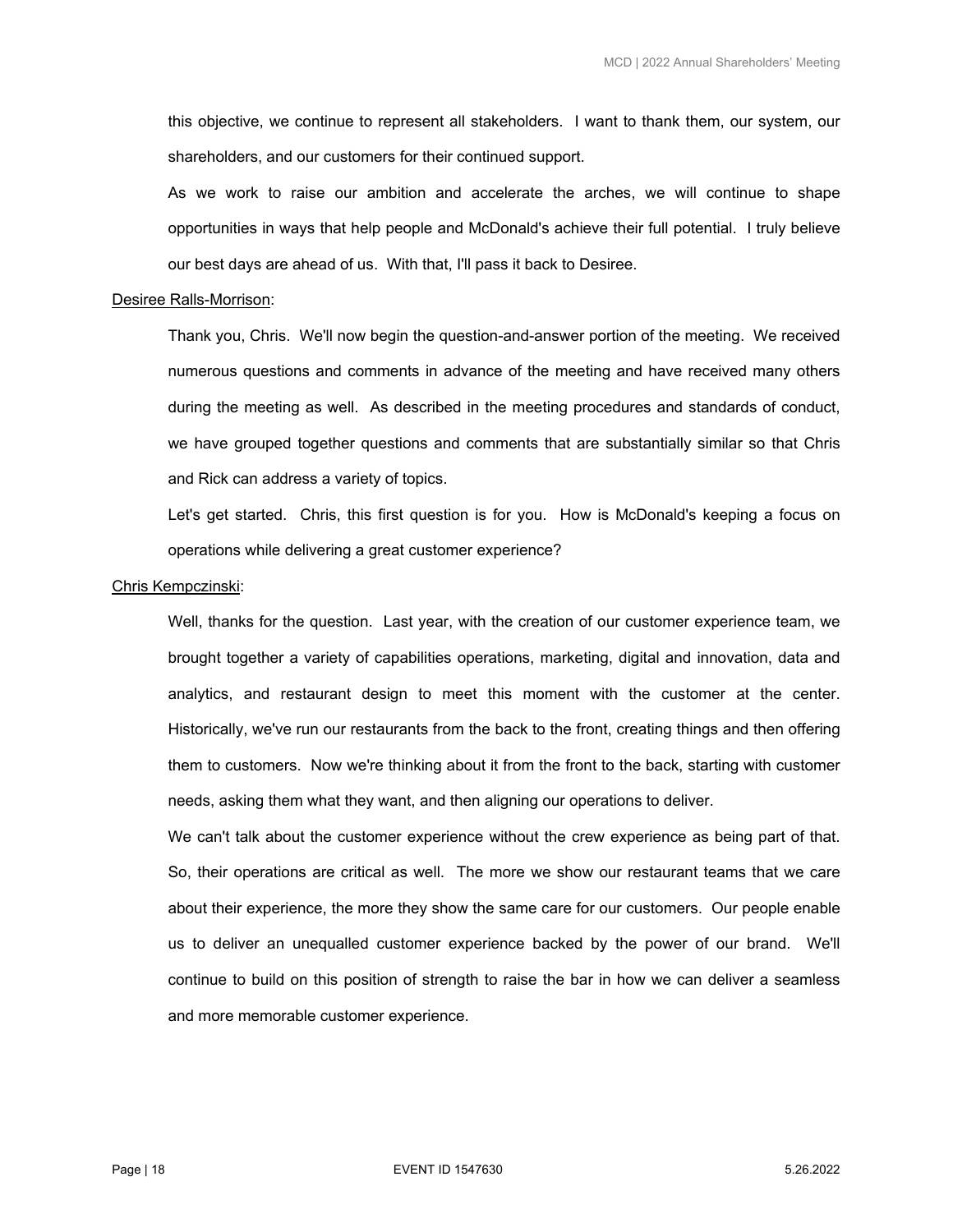## Desiree Ralls-Morrison:

 Right. Thank you, Chris. Rick, our next question is for you. What ESG experience does the current board possess? How have they held McDonald's accountable on ESG initiatives?

# Rick Hernandez:

 Interesting. First, I have to say that through our Accelerating the Arches strategy, we have a very strong track record of achieving our ESG goals while at the same time generating industryleading returns for shareholders and driving long-term sustainable growth. More than half of McDonald's directors have significant sustainability and corporate responsibility expertise, including Sheila Penrose, who chairs our Sustainability and Corporate Responsibility Committee. And beyond that, we've got a compensation committee that's embedded ESG metrics into executive compensation. Our SER committee has been longstanding and specifically charged with like monitoring and holding McDonald's accountable on the ESG issues, including DEI and climate and responsible sourcing, and animal health and welfare.

 So, under the current board's leadership, I think McDonald's has been a leader across most of the pressing ESG issues. Our ESG strategy is designed to create sustainable value creation by managing risks and identifying and supporting innovation and opportunity areas, strengthening reputation, and driving positive impact for all the communities we serve around the world. So, I'd say together, all of these elements aim to support sustainable and resilient business growth, enhance brand trust, and confidence in our long-term outlook.

#### Desiree Ralls-Morrison:

 Thank you, Rick. Chris, I'm coming back to you with the next question. Why does McDonald's take a stance on social and/or political issues?

# Chris Kempczinski:

Well, I think it's important to recognize McDonald's is part of 40,000 communities around the world, and with that comes a responsibility to support our people. It comes back to this purpose of feeding and fostering communities. The very backbone of this brand is our commitment to a core set of values that define who we are and how we run our business in restaurants.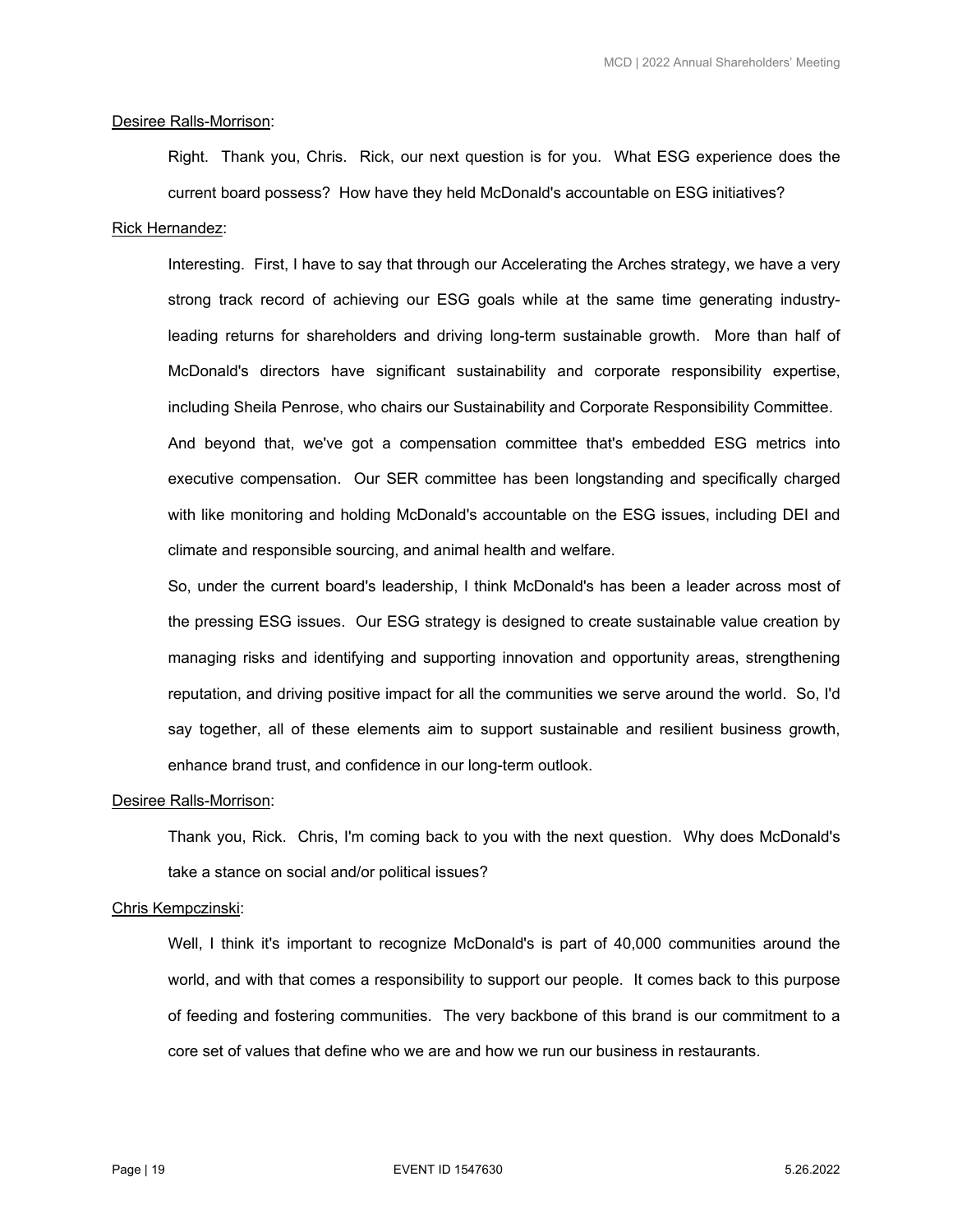That said, I would also assert that we are very selective on the issues that we weigh in and only do so on the topics that are directly relevant to our business and stakeholders, including issues that we see as a violation of our core set of values. Reality is that words matter, but actions go further.

 Beyond what we say, the actions we take across people, communities, and our planet. Make sure that we build a better business and a more trusted brand. The more our customers trust us, the more pride they have in our brand and the more often they come to visit us.

## Desiree Ralls-Morrison:

 Thank you. Rick, our next question references a concern that minority shareholders are distracting from the desires of the majority of shareholders. How are you addressing the concerns of all shareholders?

#### Rick Hernandez:

 Well, that's right. The McDonald's board of directors is entrusted, and we're really responsible for the oversight of the corporation in an honest, fair, diligent, ethical manner. And trying to do that or in accomplishing that, we consider all the stakeholders in the short and long-term interests of our decisions and our values. The boards believe that good corporate governance and tries to implement that as we believe it is critical to fulfilling the company's obligation to all our shareholders.

 So, I want to underscore that the board takes its role very seriously to ensure sustainable value creation for all the shareholders, while acting on some of the world's most pressing social and environmental challenges that are important to our stakeholders.

 So evidenced by our leadership positions and our progress against our pioneering commitments, we take issues such as animal welfare very seriously. Our approaches have sought, and they'll continue to seek to make a real impact across our supply chain, while also considering the needs of all the stakeholders, including customers. So, moving forward, McDonald's board and leadership team are going to stay focused on continuing to take the actions that uphold and advance all of our values.